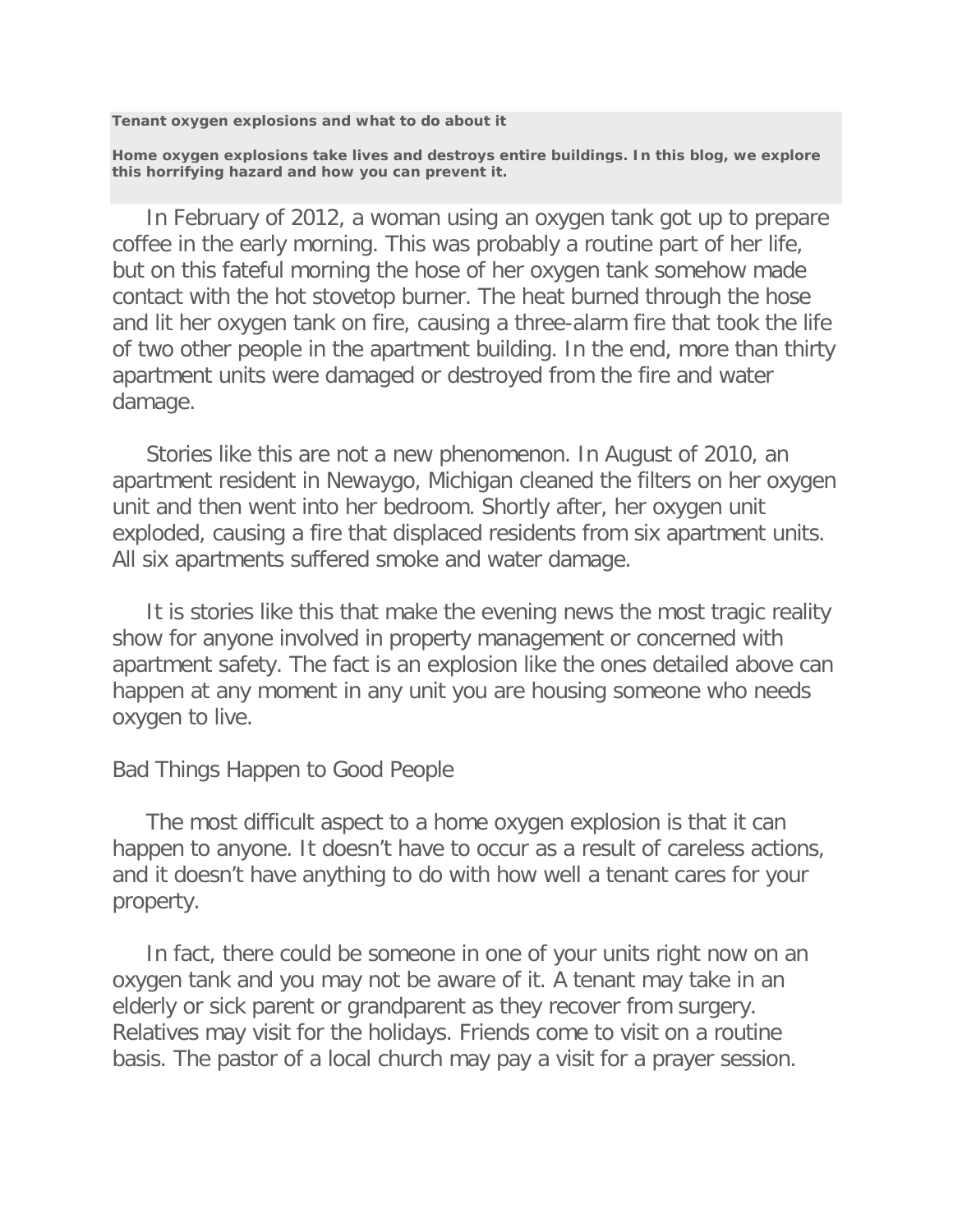Visitors with oxygen tanks can be even more dangerous than tenants with oxygen tanks. If your tenants and others in the unit are unfamiliar with oxygen tanks and how they work, they are more likely to make a deadly mistake while someone is visiting their home with a portable oxygen tank.

## The Dangers of Oxygen

 The danger of oxygen is often misunderstood. Many believe that oxygen is flammable, but according to the National Fire Prevention Association, this incorrect. Oxygen is not flammable, but is a critical ingredient in fire. Without the presence of oxygen, a fire cannot burn. The amount of oxygen naturally contained in the air we breathe is not enough to start a fire, but when you add oxygen into the air through a medical device, you increase flammability. Everything being saturated by that extra oxygen becomes more flammable as well, including human hair, clothing, and furniture.

 This is why those on oxygen tanks are ordered to stop smoking by their doctors, and it is advised that others living in the presence of oxygen tanks smoke outside of the home as well. Unfortunately, the National Fire Prevention Association reports that smoking is the leading source of ignition for medical oxygen device explosions. They estimate that of all patients seen in emergency rooms for burns resulting from oxygen tank fires, 73% ignited their tanks while smoking.

 It is common for patients using portable oxygen tanks to turn the tanks off when they want to smoke. Unfortunately, the oxygen often remains in the air and in fabric, hair and other places around the home. Therefore, a fire can still take place.

 Other heat sources can also cause an explosion when used near an oxygen source, including:

• • \* Candles

- \* Cooking appliances
- \* Furnaces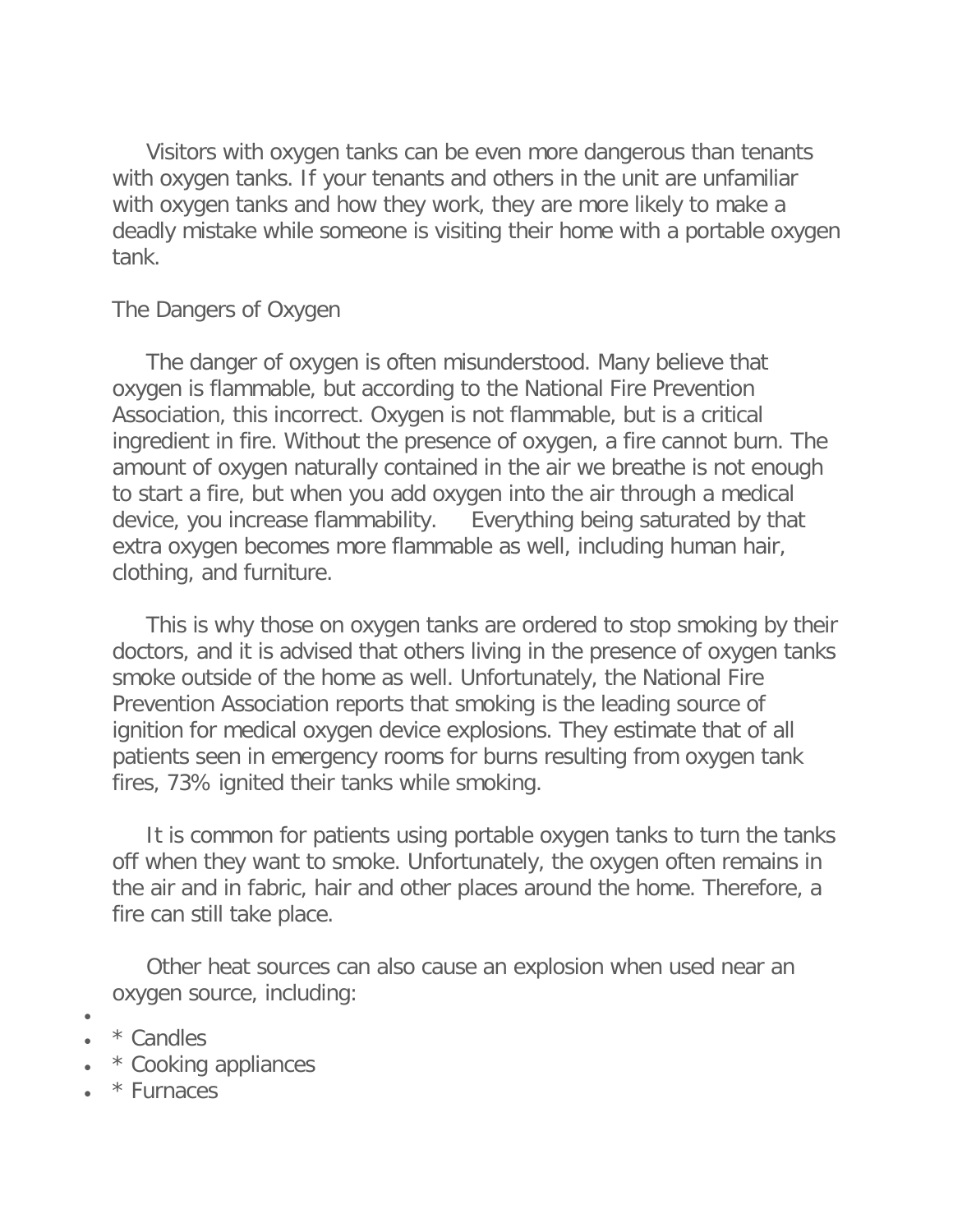- \* Fireplaces
- \* Hair dryers
- \* Space heaters
- \* Oil based cosmetics/products

 The more oxygen in the air, the higher the chance of fire, the faster a fire is going to spread, and the hotter the flames and smoke are going to become. Simply put: more oxygen means more danger of property damage, injury, and the loss of life.

The Secondary Risk

 The primary danger with oxygen is that someone lighting up a cigarette or otherwise applying heat too close to an oxygen tank could cause an explosion. There is also a secondary danger in that a fire starting from another source can be intensified when the heat or smoke causes an oxygen tank to explode. This is an often neglected fact of apartment safety.

 Small fires quickly become massive fires that take lives and destroy property when this occurs. You may not hear about this as often since most papers will report the initial cause of the fire, which is not the oxygen explosion. Unfortunately, oxygen can accelerate the fire so it becomes much larger than it would have been without the oxygen explosion.

## Property Management and Your Rights

 One law office in Massachusetts sums up the problem property management and landlords face quite nicely:

"Landlords face a bad choice. If they stop tenants from smoking around medical oxygen, they'll face claims of breach of contract, handicap discrimination, and violation of civil rights. If they ignore a known danger, and someone gets hurt, they may be liable."

 The thought of being sued is scary for anyone involved with property management. Even if you are not found to be liable in the end, the legal expenses to defend yourself in a battle over the right to smoke in a home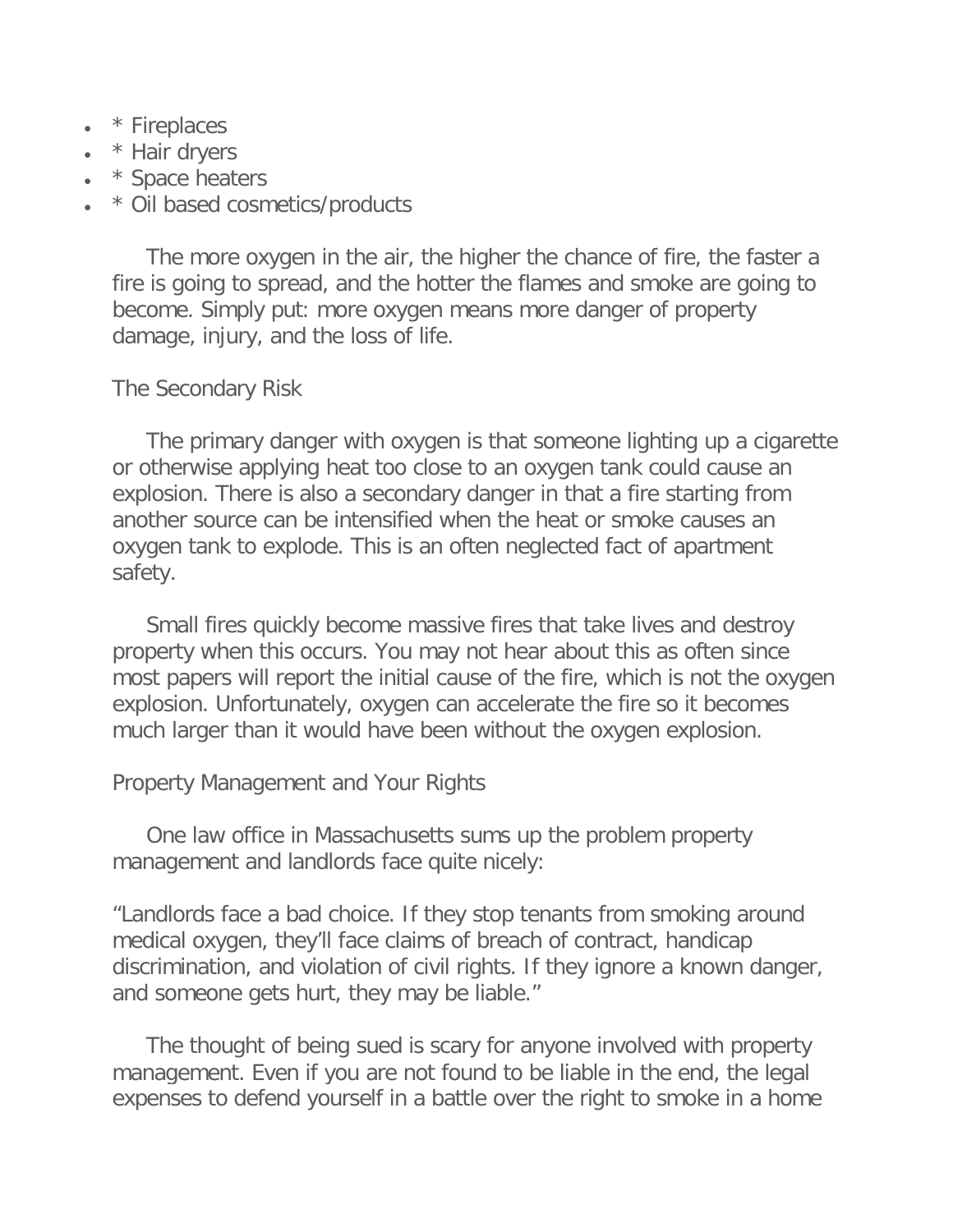with medical oxygen could be staggering. Yet, it is clear that you have to implement some type of policy to protect your property and your tenants from the risk of oxygen explosion.

 The above lawyer's website advises landlords to forbid smoking in any unit where medical oxygen is being used, but warns that it cannot be something that is thrown on a tenant after signing a lease without such a clause. The best way to protect yourself seems to be adding such a clause into every rental agreement you offer. This would protect you in the case of a tenant moving in without notice that they will be using oxygen. It also protects you when a tenant is placed on oxygen at some point after signing the lease.

 It can be difficult to know for sure whether a tenant is smoking while using medical oxygen, but in many cases residents sharing property with the tenant in question will notify property management when this is the case. If you place signs outside the door of the apartment, duplex, or condo, the neighbors will be aware that oxygen is being used in that unit. That will hopefully encourage them not to smoke when visiting the resident in that unit.

 Of course, there is no way you can do away with all risks involved with residential oxygen use. You cannot forbid your tenants from lighting candles and you may not know if they are using space heaters in their unit. You have to just accept that there will still be some amount of risk when oxygen is involved.

 It is a good idea to talk with a lawyer familiar with landlord/tenant laws in your state. Find out what you are legally encouraged to do to limit your risk, and what you absolutely cannot do without opening yourself to a lawsuit. It is always best to formulate your rental agreements so that you are protected, but the last thing you need is to be accused of discriminating against a certain population or breaking the law in any other way.

Will You Scare Away Tenants?

If you are already struggling to keep all of your units full, you may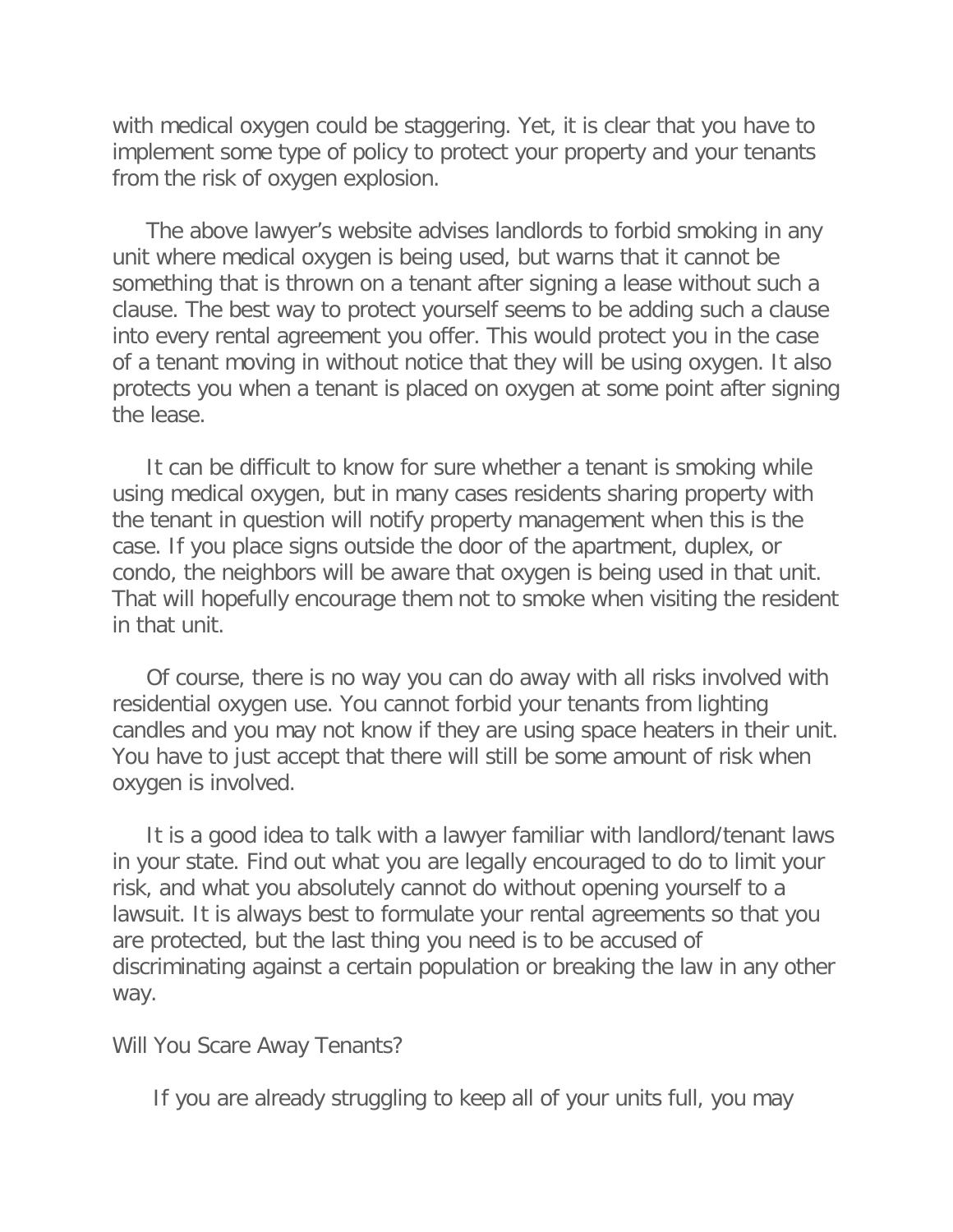worry that implementing a no smoking policy for all units using oxygen will scare away some potential tenants. You cannot deny that this may be the case in some instances. Someone that needs oxygen to breathe but also still needs the daily cigarette will probably not want to sign a lease that stipulates they cannot smoke inside their living unit, even when the oxygen is turned off (since it is still a danger).

You do have the right to protect your property and your tenants, and oxygen use is a clear risk. Just make sure you are doing everything possible to limit the risks without crossing the line of your state and local laws.

## Other Ways to Protect Your Property

 When someone comes to look at your property and you notice they are using a portable oxygen unit, be careful when deciding what unit you allow them to rent. Keep in mind that gas appliances can present a higher risk for explosions and fire when oxygen is being used in the unit. You may be increasing your risk by placing someone with oxygen in a unit with a fireplace and other sources of heat and flame as well. It is in your best interests to find the safest possible unit to rent out when you know an oxygen unit is going to be used.

 In most cases, everyone living in a unit will show up for a walk through or to sign the lease, so you should be able to see if anyone is using a portable oxygen device. Since there is still a risk that someone may be using oxygen in the unit at least part time, make sure to point out the clause regulating smoking in the unit when those devices are used. Do this for everyone that rents a unit from you, so it is known from the start of the lease.

 You also have to post signs warning others of the danger. If the tenants requiring oxygen are living in an apartment building, then make sure the signs are posted where all of the neighbors can see. In some cases, neighbors may notify you if they notice someone in the unit is smoking inside. They will be concerned for their own safety, and that translates into extra protection for your property.

In Conclusion